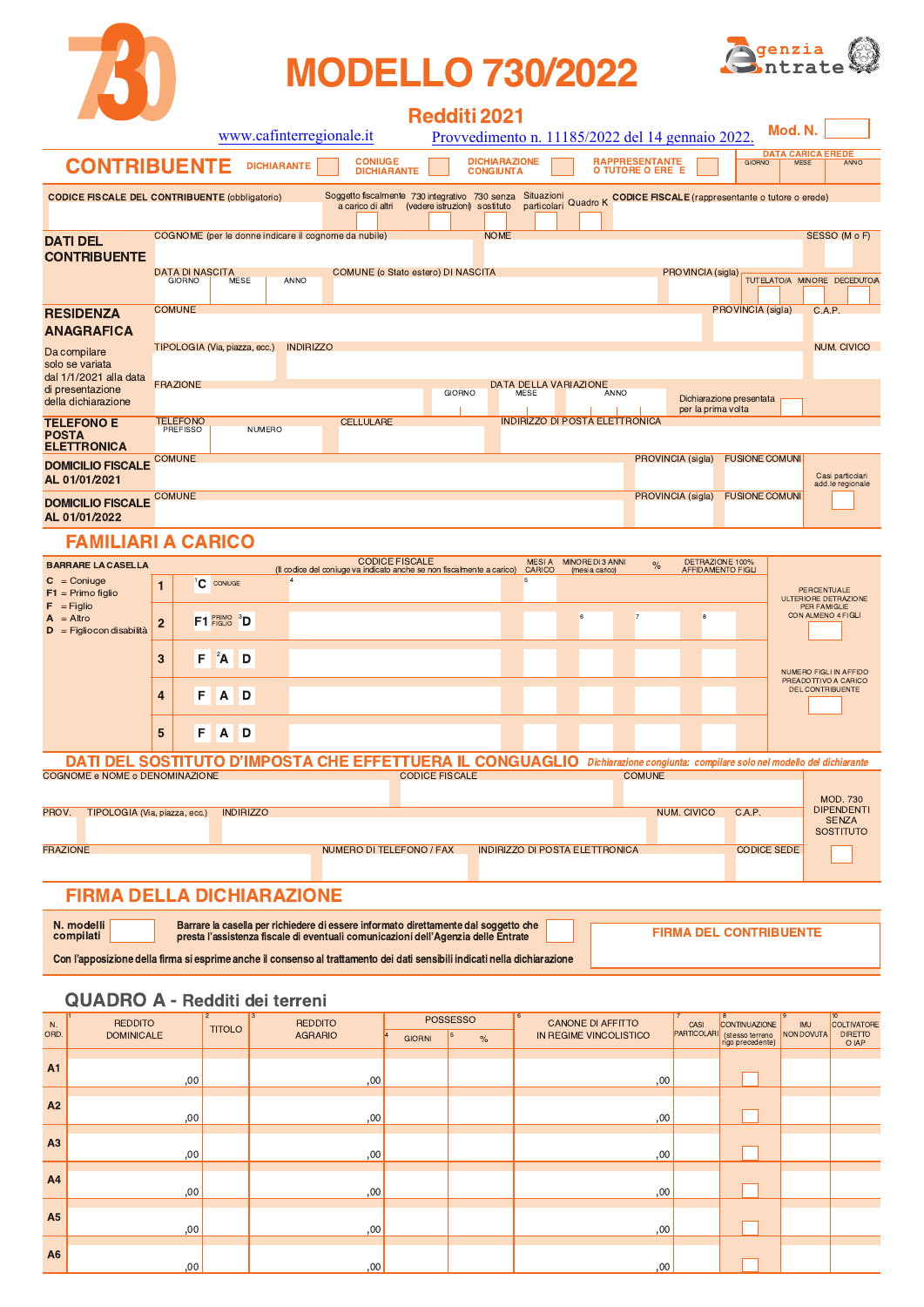**CODICE FIS** 

### QUADRO B - Redditi dei fabbricati e altri dati

|                | <b>SEZIONE I - REDDITI DEI FABBRICATI</b>                                                                                       |                                                                                                                                                                                                                                                                                    |                                         |                         |                |                                                 |                                                              |                  |                                           |     |                                               |                                      |                |                                                                             |                             |                                           |                                          |                   |            |
|----------------|---------------------------------------------------------------------------------------------------------------------------------|------------------------------------------------------------------------------------------------------------------------------------------------------------------------------------------------------------------------------------------------------------------------------------|-----------------------------------------|-------------------------|----------------|-------------------------------------------------|--------------------------------------------------------------|------------------|-------------------------------------------|-----|-----------------------------------------------|--------------------------------------|----------------|-----------------------------------------------------------------------------|-----------------------------|-------------------------------------------|------------------------------------------|-------------------|------------|
|                | <b>RENDITA</b>                                                                                                                  | <b>UTILIZZO</b>                                                                                                                                                                                                                                                                    |                                         | <b>POSSESSO</b>         |                | CODICE<br>CANONE                                |                                                              |                  | <b>CANONE DI LOCAZIONE</b>                |     | CASI<br><b>PARTICOLARI</b>                    | <b>CONTINUAZIONE</b>                 |                | <b>CODICE</b>                                                               |                             | 12                                        |                                          | ALTRI<br>DATI     |            |
|                |                                                                                                                                 |                                                                                                                                                                                                                                                                                    | <b>GIORNI</b>                           | $\frac{6}{6}$           |                |                                                 |                                                              |                  |                                           |     |                                               | (stesso immobile<br>rigo precedente) |                | <b>COMUNE</b>                                                               | CEDOLARE<br>SECCA           |                                           | CASI<br>PARTICOLARI<br>IMU               |                   |            |
| <b>B1</b>      | ,00                                                                                                                             |                                                                                                                                                                                                                                                                                    |                                         |                         |                |                                                 |                                                              |                  |                                           | ,00 |                                               |                                      |                |                                                                             |                             |                                           |                                          |                   |            |
| B <sub>2</sub> | ,00                                                                                                                             |                                                                                                                                                                                                                                                                                    |                                         |                         |                |                                                 |                                                              |                  |                                           | ,00 |                                               |                                      |                |                                                                             |                             |                                           |                                          |                   |            |
| B <sub>3</sub> | ,00                                                                                                                             |                                                                                                                                                                                                                                                                                    |                                         |                         |                |                                                 |                                                              |                  |                                           |     |                                               |                                      |                |                                                                             |                             |                                           |                                          |                   |            |
| <b>B4</b>      |                                                                                                                                 |                                                                                                                                                                                                                                                                                    |                                         |                         |                |                                                 |                                                              |                  |                                           | ,00 |                                               |                                      |                |                                                                             |                             |                                           |                                          |                   |            |
|                | ,00                                                                                                                             |                                                                                                                                                                                                                                                                                    |                                         |                         |                |                                                 |                                                              |                  |                                           | ,00 |                                               |                                      |                |                                                                             |                             |                                           |                                          |                   |            |
| <b>B5</b>      | ,00                                                                                                                             |                                                                                                                                                                                                                                                                                    |                                         |                         |                |                                                 |                                                              |                  |                                           | ,00 |                                               |                                      |                |                                                                             |                             |                                           |                                          |                   |            |
| B <sub>6</sub> | ,00<br>SEZIONE II - DATI RELATIVI AI CONTRATTI DI LOCAZIONE                                                                     |                                                                                                                                                                                                                                                                                    |                                         |                         |                |                                                 |                                                              |                  |                                           | ,00 |                                               |                                      |                |                                                                             |                             |                                           |                                          |                   |            |
|                | N. rigo                                                                                                                         | <b>ESTREMI DI REGISTRAZIONE DEL CONTRATTO</b><br>CONTRATTI NON ANNO DI PRESENTAZIONE<br><b>CODICE IDENTIFICATIVO</b><br>Mod. n.<br><b>DATA</b><br><b>SERIE</b><br>NUMERO E SOTTONUMERO<br><b>CODICE UFFICIO</b><br><b>DEL CONTRATTO</b><br>SUPERIORI 30 GG   DICHIARAZIONE ICI/IMU |                                         |                         |                |                                                 |                                                              |                  |                                           |     |                                               |                                      |                |                                                                             |                             |                                           |                                          |                   |            |
|                | Sezione                                                                                                                         |                                                                                                                                                                                                                                                                                    |                                         | 5                       |                |                                                 |                                                              |                  |                                           |     |                                               |                                      |                |                                                                             |                             |                                           |                                          |                   |            |
| <b>B11</b>     |                                                                                                                                 |                                                                                                                                                                                                                                                                                    |                                         |                         |                |                                                 |                                                              |                  |                                           |     |                                               |                                      |                |                                                                             |                             |                                           |                                          |                   |            |
|                | QUADRO C - Redditi di lavoro dipendente e assimilati                                                                            |                                                                                                                                                                                                                                                                                    |                                         |                         |                |                                                 |                                                              |                  |                                           |     |                                               |                                      |                |                                                                             |                             |                                           |                                          |                   |            |
|                | <b>SEZIONE I - REDDITI DI LAVORO DIPENDENTE E ASSIMILATI</b>                                                                    |                                                                                                                                                                                                                                                                                    |                                         |                         |                |                                                 |                                                              |                  |                                           |     |                                               |                                      |                | Casi particolari                                                            |                             |                                           | Codice Stato estero                      |                   |            |
| C <sub>1</sub> | <b>INDETER-</b><br>MINATO/<br><b>DETERMI</b><br><b>TIPO</b><br><b>NATO</b>                                                      | <b>REDDITO</b><br>(punti 1, 2, 3 CU 2022)                                                                                                                                                                                                                                          | ,00                                     | <b>ALTRI DATI</b>       | C <sub>2</sub> | <b>TIPO</b>                                     | <b>INDETER-</b><br>MINATO/<br><b>DETERMI-</b><br><b>NATO</b> |                  | <b>REDDITO</b><br>(punti 1, 2, 3 CU 2022) |     | ,00                                           | <b>ALTRI DATI</b>                    | C <sub>3</sub> | <b>INDETER-</b><br>MINATO/<br><b>DETERMI-</b><br><b>TIPO</b><br><b>NATO</b> |                             | <b>REDDITO</b><br>(punti 1, 2, 3 CU 2022) | ,00                                      | <b>ALTRI DATI</b> |            |
|                |                                                                                                                                 | SOMME PER PREMI DI RISULTATO E WELFARE AZIENDALE                                                                                                                                                                                                                                   |                                         |                         |                |                                                 |                                                              |                  |                                           |     |                                               |                                      |                |                                                                             |                             |                                           |                                          |                   |            |
| C <sub>4</sub> | <b>TIPOLOGIA LIMITE</b>                                                                                                         |                                                                                                                                                                                                                                                                                    | <b>SOMME</b><br>A TASSAZIONE ORDINARIA  | ,00                     |                | <b>SOMME</b>                                    | A IMPOSTA SOSTITUTIVA                                        | ,00              |                                           |     | <b>RITENUTE</b><br><b>IMPOSTA SOSTITUTIVA</b> | ,00                                  |                | <b>BENEFIT</b>                                                              | ,00                         |                                           | <b>BENEFIT</b><br>A TASSAZIONE ORDINARIA | ,00               |            |
|                | <b>TASSAZIONE ORDINARIA</b>                                                                                                     |                                                                                                                                                                                                                                                                                    | <b>TASSAZIONE SOSTITUTIVA</b>           |                         |                |                                                 | <b>ASSENZA REQUISITI</b>                                     |                  |                                           |     |                                               |                                      |                |                                                                             |                             |                                           |                                          |                   |            |
| C <sub>5</sub> | PERIODO DI LAVORO<br>giorni per i quali spettano le detrazioni (punti 6 e 7 CU 2022)                                            |                                                                                                                                                                                                                                                                                    |                                         |                         |                |                                                 |                                                              |                  | LAVORO DIPENDENTE                         |     | 2                                             | <b>PENSIONE</b>                      |                |                                                                             |                             |                                           |                                          |                   |            |
|                | SEZIONE II - ALTRI REDDITI ASSIMILATI A QUELLI DI LAVORO DIPENDENTE                                                             |                                                                                                                                                                                                                                                                                    |                                         |                         |                |                                                 |                                                              |                  |                                           |     |                                               |                                      |                |                                                                             |                             |                                           |                                          |                   |            |
| C <sub>6</sub> | <b>ASSEGNO</b><br><b>DEL CONIUGE</b>                                                                                            | <b>REDDITO</b><br>(punti 4 e 5 CU 2022)                                                                                                                                                                                                                                            |                                         | <b>ALTRI DATI</b>       | C7             | <b>ASSEGNO</b><br><b>DEL CONIUGE</b>            |                                                              |                  | <b>REDDITO</b><br>(punti 4 e 5 CU 2022)   |     |                                               | <b>ALTRI DATI</b>                    | C8             | <b>ASSEGNO</b><br><b>DEL CONIUGE</b>                                        | (punti 4 e 5 CU 2022)       | <b>REDDITO</b>                            |                                          | <b>ALTRI DATI</b> |            |
|                | SEZIONE III - RITENUTE IRPEF E ADDIZIONALE REGIONALE ALL'IRPEF                                                                  |                                                                                                                                                                                                                                                                                    | .00                                     |                         |                |                                                 |                                                              |                  |                                           |     | ,00                                           |                                      |                |                                                                             |                             |                                           | ,00                                      |                   |            |
| C9             | <b>RITENUTE IRPEF</b><br>(punto 21 CU 2022)                                                                                     |                                                                                                                                                                                                                                                                                    |                                         | .00                     |                | <b>RITENUTE IMPOSTA</b><br>SOSTITUTIVA R.I.T.A. |                                                              |                  |                                           |     |                                               | ,00 <sub>1</sub>                     | RITENUTE       | <b>C10</b> ADDIZIONALE REGIONALE<br>(punto 22 CU 2022)                      |                             |                                           |                                          | ,00               |            |
|                | SEZIONE IV - RITENUTE ADDIZIONALE COMUNALE ALL'IRPEF                                                                            |                                                                                                                                                                                                                                                                                    |                                         |                         |                |                                                 |                                                              |                  |                                           |     |                                               |                                      |                |                                                                             |                             |                                           |                                          |                   |            |
|                | RITENUTE ACCONTO<br>C11 ADDIZIONALE COMUNALE 2021<br>(punto 26 CU 2022)<br><b>SEZIONE V - RIDUZIONE DELLA PRESSIONE FISCALE</b> |                                                                                                                                                                                                                                                                                    |                                         | ,00                     |                | <b>RITENUTE SALDO</b><br>(punto 27 CU 2022)     | C12 ADDIZIONALE COMUNALE 2021                                |                  |                                           |     |                                               | ,00                                  | C13            | RITENUTE ACCONTO<br>ADDIZIONALE COMUNALE 2022<br>(punto 29 CU 2022)         |                             |                                           |                                          |                   | ,00        |
|                |                                                                                                                                 |                                                                                                                                                                                                                                                                                    |                                         |                         |                |                                                 |                                                              |                  |                                           |     |                                               |                                      |                |                                                                             |                             |                                           |                                          |                   |            |
|                | C14 CODICE<br><b>SEZIONE VI - DETRAZIONE PER COMPARTO SICUREZZA E DIFESA</b>                                                    | <b>TRATTAMENTO EROGATO</b>                                                                                                                                                                                                                                                         |                                         |                         |                | .00                                             | RICERCATORI E DOCENTI                                        | <b>ESENZIONE</b> |                                           |     |                                               |                                      | ,00            |                                                                             | <b>ESENZIONE IMPATRIATI</b> |                                           |                                          |                   | ,00        |
| C15            | <b>FRUITA</b>                                                                                                                   |                                                                                                                                                                                                                                                                                    |                                         |                         |                | <b>NON FRUITA</b>                               |                                                              |                  |                                           |     |                                               |                                      | <b>FRUITA</b>  |                                                                             |                             |                                           |                                          |                   |            |
|                | <b>TASSAZIONE ORDINARIA</b><br><b>QUADRO D - Altri redditi</b>                                                                  |                                                                                                                                                                                                                                                                                    |                                         | .00 <sub>1</sub>        |                | <b>TASSAZIONE ORDINARIA</b>                     |                                                              |                  |                                           |     | .00                                           | <b>TASSAZIONE SEPARATA</b>           |                |                                                                             |                             | 00.                                       |                                          |                   |            |
|                | <b>SEZIONE I - REDDITI DI CAPITALE, LAVORO AUTONOMO E REDDITI DIVERSI</b>                                                       |                                                                                                                                                                                                                                                                                    |                                         |                         |                |                                                 |                                                              |                  |                                           |     |                                               |                                      |                |                                                                             |                             |                                           |                                          |                   |            |
| D <sub>1</sub> | UTILI ED ALTRI<br>PROVENTI EQUIPARATI                                                                                           | TIPO DI REDDITO   2                                                                                                                                                                                                                                                                |                                         | <b>REDDITI</b>          |                |                                                 | <b>RITENUTE</b>                                              |                  | D <sub>2</sub>                            |     | <b>ALTRI REDDITI</b><br><b>DI CAPITALE</b>    | TIPO DI REDDITO  2                   |                |                                                                             | <b>REDDIT</b>               |                                           | RITENUTE                                 |                   |            |
| D <sub>3</sub> | REDDITI DERIVANTI DA ATTIVITA<br>ASSIMILATE AL LAVORO AUTONOMO                                                                  |                                                                                                                                                                                                                                                                                    |                                         |                         | $ 00\rangle$   | <b>ALTRI DATI</b>                               |                                                              |                  | .00<br><b>TIPO DI REDDITO</b>             |     |                                               | <b>REDDITI</b>                       |                |                                                                             | ,00                         |                                           |                                          |                   | ,00        |
| D <sub>4</sub> | <b>REDDITI DIVERSI</b>                                                                                                          |                                                                                                                                                                                                                                                                                    |                                         |                         |                | <b>CEDOLARE SECCA</b>                           |                                                              |                  | lз                                        |     |                                               |                                      | .00<br>.00     |                                                                             | <b>SPESE</b><br>,00         |                                           |                                          |                   | 00,<br>,00 |
| D <sub>5</sub> | REDDITI DERIVANTI DA ATTIVITA OCCASIONALE<br>O DA OBBLIGHI DI FARE, NON FARE E PERMETTERE                                       |                                                                                                                                                                                                                                                                                    |                                         |                         |                | <b>ALTRI DATI</b>                               |                                                              |                  |                                           |     |                                               |                                      |                |                                                                             |                             |                                           |                                          |                   |            |
|                | SEZIONE II - REDDITI SOGGETTI A TASSAZIONE SEPARATA                                                                             |                                                                                                                                                                                                                                                                                    |                                         |                         |                |                                                 |                                                              |                  |                                           |     |                                               |                                      | .00            |                                                                             |                             | .00                                       |                                          |                   | ,00        |
| D <sub>6</sub> | <b>REDDITI PERCEPITI</b><br><b>DA EREDI E LEGATARI</b>                                                                          |                                                                                                                                                                                                                                                                                    | <b>TIPO DI REDDITO</b><br>$\mathsf{I}2$ | TASSAZIONE<br>ORDINARIA | 3              | ANNO                                            |                                                              |                  | <b>REDDITO</b>                            |     | ,00                                           | 5 REDDITO TOTALE DECEDUTO            |                | 6 QUOTA IMPOSTA SUCCESSIONI<br>00,                                          |                             | ,00                                       | RITENUTE                                 |                   | ,00        |
| D7             | <b>IMPOSTE E ONERI RIMBORSATI</b><br>NEL 2021 E ALTRI REDDITI<br>A TASSAZIONE SEPARATA                                          |                                                                                                                                                                                                                                                                                    | TIPO DI REDDITO                         | TASSAZIONE<br>ORDINARIA |                | 3 ANNO                                          | 4                                                            |                  | <b>REDDITO</b>                            |     | ,00                                           |                                      |                |                                                                             |                             |                                           | RITENUTE                                 |                   | ,00        |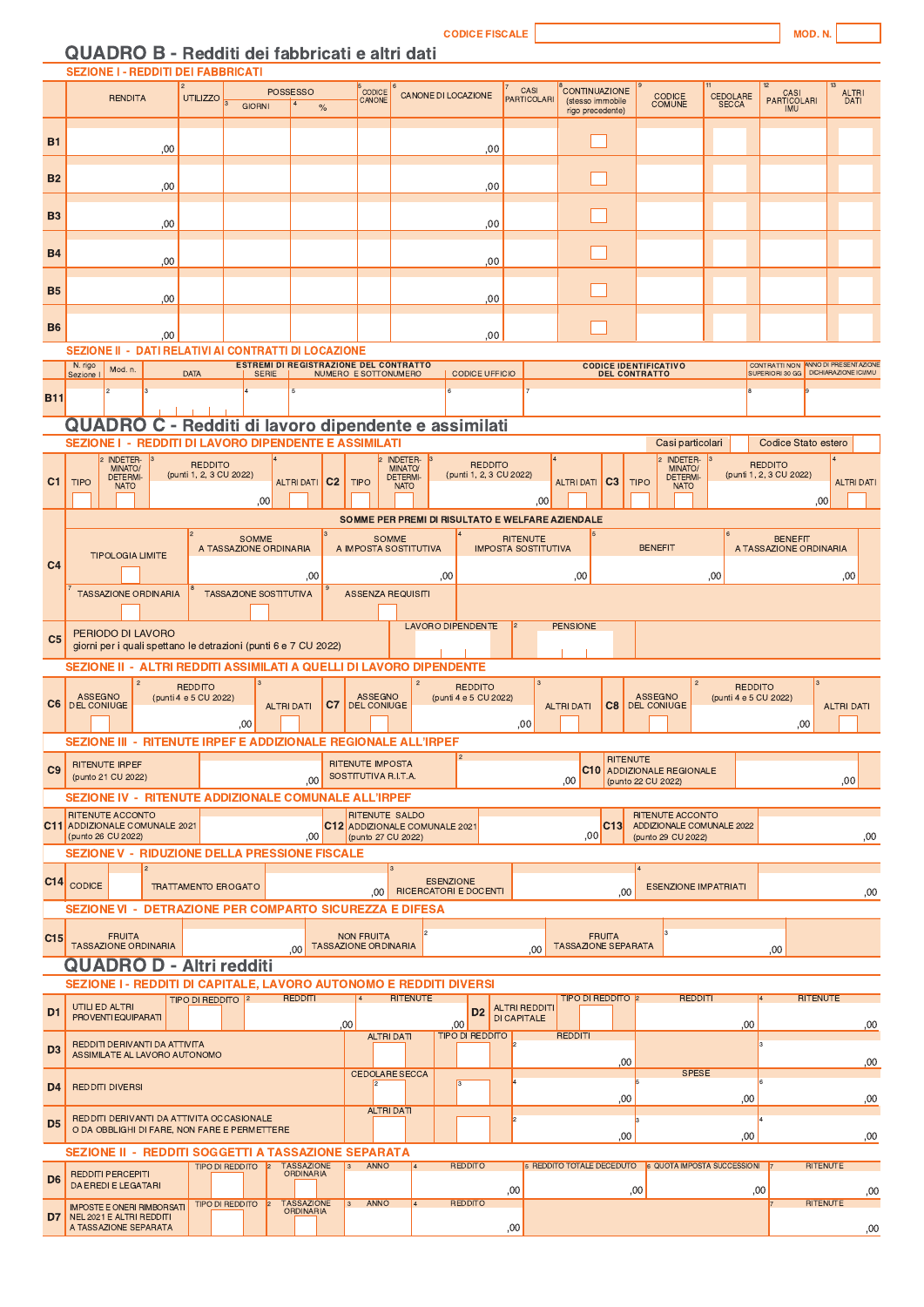**CODICE FISCALE** 

| <b>QUADRO E - Oneri e spese</b> |  |  |
|---------------------------------|--|--|

|                 | SEZIONE I - SPESE PER LE QUALI SPETTA LA DETRAZIONE D'IMPOSTA DEL 19%, 26%, 30%, 35% o 90%                                                                                                                                            |                                                                                                                                                                                                                              |  |  |  |  |  |
|-----------------|---------------------------------------------------------------------------------------------------------------------------------------------------------------------------------------------------------------------------------------|------------------------------------------------------------------------------------------------------------------------------------------------------------------------------------------------------------------------------|--|--|--|--|--|
| E1              | Spese patologie esenti<br><b>SPESE SANITARIE</b><br><b>SPESE SANITARIE</b><br>E <sub>6</sub><br>Rateazione<br>00.<br>,00<br>(barrare                                                                                                  | Numero rata<br>SPESE SANITARIE RATEIZZATE IN PRECEDENZA<br>,00                                                                                                                                                               |  |  |  |  |  |
| E <sub>2</sub>  | la casella)<br>SPESE SANITARIE PER FAMILIARI NON A CARICO<br>E7<br>AFFETTI DA PATOLOGIE ESENTI<br>,00                                                                                                                                 | <b>INTERESSI PER MUTUI IPOTECARI</b><br>PER L'ACQUISTO DELL'ABITAZIONE PRINCIPALE<br>,00                                                                                                                                     |  |  |  |  |  |
| E <sub>3</sub>  | E <sub>8</sub><br>SPESE SANITARIE PER PERSONE CON DISABILITA<br>,00                                                                                                                                                                   | <b>CODICE SPESA</b><br><b>ALTRE SPESE</b><br>vedi elenco Codici spesa<br>nella Tabella delle istruzioni<br>,00                                                                                                               |  |  |  |  |  |
| E <sub>4</sub>  | Numero rata<br>E <sub>9</sub><br>SPESE VEICOLI PER PERSONE CON DISABILITA'<br>,00                                                                                                                                                     | <b>CODICE SPESA</b><br><b>ALTRE SPESE</b><br>,00                                                                                                                                                                             |  |  |  |  |  |
| E <sub>5</sub>  | <b>E10</b><br>SPESE PER L'ACQUISTO DI CANI GUIDA<br>,00                                                                                                                                                                               | <b>CODICE SPESA</b><br><b>ALTRE SPESE</b><br>,00                                                                                                                                                                             |  |  |  |  |  |
| E14             | $\overline{1}$<br>SPESE PER CANONI DI LEASING                                                                                                                                                                                         | Data stipula leasing<br>Importo canone di leasing<br>Numero anno<br>Prezzo di riscatto<br>$\overline{2}$<br>3<br>$\overline{4}$<br>,00<br>,00                                                                                |  |  |  |  |  |
|                 | SEZIONE II - SPESE E ONERI PER I QUALI SPETTA LA DEDUZIONE DAL REDDITO COMPLESSIVO                                                                                                                                                    |                                                                                                                                                                                                                              |  |  |  |  |  |
| E21             | <b>E26</b><br>CONTRIBUTI PREVIDENZIALI ED ASSISTENZIALI<br>.00                                                                                                                                                                        | <b>CODICE</b><br>$\bar{2}$<br><b>ALTRI ONERI DEDUCIBILI</b><br>,00                                                                                                                                                           |  |  |  |  |  |
| E22             | Codice fiscale del coniuge<br><b>ASSEGNO</b><br>$\overline{2}$<br>AL CONIUGE<br>,00                                                                                                                                                   | Contributi per previdenza complementare<br>Dedotti dal sostituto<br>Non dedotti dal sostituto                                                                                                                                |  |  |  |  |  |
| E <sub>23</sub> | E27<br>CONTRIBUTI PER ADDETTI AI SERVIZI DOMESTICI E FAMILIARI<br>,00                                                                                                                                                                 | <b>DEDUCIBILITA ORDINARIA</b><br>,00<br>,00                                                                                                                                                                                  |  |  |  |  |  |
| E <sub>24</sub> | <b>E28</b><br>EROGAZIONI LIBERALI A FAVORE DI ISTITUZIONI RELIGIOSE                                                                                                                                                                   | LAVORATORI DI PRIMA OCCUPAZIONE<br>,00<br>,00                                                                                                                                                                                |  |  |  |  |  |
| E <sub>25</sub> | ,00<br>E29<br>SPESE MEDICHE E DI ASSISTENZA DI PERSONE CON DISABILITA'                                                                                                                                                                | <b>FONDI IN SQUILIBRIO FINANZIARIO</b><br>,00<br>,00                                                                                                                                                                         |  |  |  |  |  |
|                 | ,00<br>E30                                                                                                                                                                                                                            | <b>FAMILIARI A CARICO</b><br>,00<br>,00<br>Data stipula locazione<br>Spesa acquisto/costruzione<br>Interessi mutuo                                                                                                           |  |  |  |  |  |
| E32             | SPESE PER ACQUISTO O COSTRUZIONE DI ABITAZIONI DATE IN LOCAZIONE                                                                                                                                                                      | 3<br>$\overline{c}$<br>00.<br>,00<br>Somme restitutite nell'anno<br>Residuo precedente dichiarazione                                                                                                                         |  |  |  |  |  |
| E33             | RESTITUZIONE SOMME AL SOGGETTO EROGATORE<br>,00<br>,00                                                                                                                                                                                |                                                                                                                                                                                                                              |  |  |  |  |  |
| E36             | Importo<br>EROGAZIONI LIBERALI IN FAVORE DELLE ONLUS, OV E APS<br>.00                                                                                                                                                                 | Residuo 2020<br>Residuo 2019<br>Residuo 2018<br>$\overline{c}$<br>3<br>,00<br>00,<br>,00                                                                                                                                     |  |  |  |  |  |
|                 | SEZIONE III A - SPESE PER INTERVENTI DI RECUPERO DEL PATRIMONIO EDILIZIO, PER MISURE ANTISISMICHE, BONUS FACCIATE E SUPERBONUS                                                                                                        |                                                                                                                                                                                                                              |  |  |  |  |  |
| E41             | <b>ANNO</b><br><b>TIPOLOGIA</b><br><b>CODICE FISCALE</b><br>$\overline{2}$<br>3                                                                                                                                                       | Acquisto,<br>eredità o Maggiorazione<br>N. d'ordine<br>Interventi<br>Numero<br><b>IMPORTO SPESA</b><br>110%<br>immobile<br>particolari<br>donazione<br>sisma<br>rata<br>$\overline{\mathbf{8}}$<br>10<br>$\overline{7}$<br>9 |  |  |  |  |  |
| E42             |                                                                                                                                                                                                                                       | ,00                                                                                                                                                                                                                          |  |  |  |  |  |
| E43             |                                                                                                                                                                                                                                       | ,00                                                                                                                                                                                                                          |  |  |  |  |  |
|                 | SEZIONE III B - DATI CATASTALI IDENTIFICATIVI DEGLI IMMOBILI E ALTRI DATI PER FRUIRE DELLA DETRAZIONE                                                                                                                                 | ,00                                                                                                                                                                                                                          |  |  |  |  |  |
| <b>E51</b>      | N. ord. immobile<br>Condominio<br>SEZ. URB./COMUNE CATAST.<br><b>CODICE COMUNE</b><br>T/U<br>$\overline{2}$<br>3<br>$\Lambda$<br>5                                                                                                    | <b>FOGLIO</b><br><b>PARTICELLA</b><br><b>SUBALTERNO</b><br>$\overline{7}$<br>8<br>6                                                                                                                                          |  |  |  |  |  |
| E <sub>52</sub> |                                                                                                                                                                                                                                       |                                                                                                                                                                                                                              |  |  |  |  |  |
|                 | <b>ALTRI DATI</b><br><b>CONDUTTORE</b> (estremi registrazione contratto)<br>N. d'ordine<br><b>CODICE UFFICIO</b><br><b>NUMERO</b><br>Condominio<br><b>SERIE</b><br>immobile<br><b>DATA</b><br>E SOTTONUMERO<br><b>AGENZIA ENTRATE</b> | DOMANDA ACCATASTAMENTO<br><b>CODICE IDENTIFICATIVO</b><br>PROVINCIA UFFICIO<br><b>DEL CONTRATTO</b><br><b>DATA</b><br><b>NUMERO</b><br><b>AGENZIA ENTRATE</b>                                                                |  |  |  |  |  |
| E53             | $\overline{2}$                                                                                                                                                                                                                        | 10                                                                                                                                                                                                                           |  |  |  |  |  |
|                 | SEZIONE III C - ALTRE SPESE PER LE QUALI SPETTA LA DETRAZIONE DEL 50% E DEL 110%<br><b>CODICE</b><br><b>ANNO</b><br><b>IMPORTO</b>                                                                                                    | NUMERO RATA SPESA ARREDO IMMOBILE NUMERO RATA SPESA ARREDO IMMOBILE                                                                                                                                                          |  |  |  |  |  |
| <b>E56</b>      | PACE CONTRIBUTIVA<br>$\overline{c}$<br>3<br><b>E57</b><br>O COLONNINE PER RICARICA<br>.00 <sub>l</sub>                                                                                                                                | <b>SPESE ARREDO</b><br>$\overline{1}$<br>$\overline{c}$<br>3<br>$\overline{4}$<br><b>IMMOBILI RISTRUTTURATI</b><br>.00<br>,00                                                                                                |  |  |  |  |  |
|                 | MENO DI 35 ANNI<br>SPESA SOSTENUTA NEL 2016<br>$\vert$ 1<br>$\overline{c}$<br><b>E58</b> SPESE ARREDO IMMOBILI GIOVANI COPPIE                                                                                                         | <b>NUMERO RATA</b><br><b>IMPORTO IVA PAGATA</b><br><b>IVA PER ACQUISTO ABITAZIONE</b><br>$\overline{2}$<br>$\vert$ 1<br><b>E59</b><br>CLASSE ENERGETICA A o B<br>.00 <sub>1</sub><br>,00                                     |  |  |  |  |  |
|                 | SEZIONE IV - SPESE PER INTERVENTI DI RISPARMIO ENERGETICO E SUPERBONUS                                                                                                                                                                |                                                                                                                                                                                                                              |  |  |  |  |  |
| E61             | <b>TIPO</b><br><b>PERIODO</b><br>CASI<br>PERIODO 2008<br><b>ANNO</b><br><b>INTERVENTO</b><br><b>PARTICOLARI</b><br>Rideterminazione rate<br>2013<br>$\overline{c}$<br>3<br>$\overline{4}$<br>5                                        | <b>NUMERO</b><br><b>MAGGIORAZIONE</b><br><b>IMPORTO SPESA</b><br><b>SISMA</b><br>RATA<br>110%<br>6<br>$^{\rm 8}$<br>$\mathbf{Q}$<br>$\overline{7}$                                                                           |  |  |  |  |  |
| E62             |                                                                                                                                                                                                                                       | ,00                                                                                                                                                                                                                          |  |  |  |  |  |
|                 | SEZIONE V - DETRAZIONE PER GLI INQUILINI CON CONTRATTO DI LOCAZIONE                                                                                                                                                                   | ,00                                                                                                                                                                                                                          |  |  |  |  |  |
| <b>E71</b>      | <b>GIORNI</b><br><b>PERCENTUALE</b><br><b>TIPOLOGIA</b><br><b>INQUILINI DI ALLOGGI ADIBITI</b><br>$\overline{2}$<br>3<br>AD ABITAZIONE PRINCIPALE                                                                                     | <b>PERCENTUALE</b><br><b>GIORNI</b><br>LAVORATORI DIPENDENTI CHE TRASFERISCONO<br>$\overline{c}$<br><b>E72</b><br>LA RESIDENZA PER MOTIVI DI LAVORO                                                                          |  |  |  |  |  |
|                 | SEZIONE VI - ALTRE DETRAZIONI D'IMPOSTA                                                                                                                                                                                               |                                                                                                                                                                                                                              |  |  |  |  |  |
| E81             | (Barrare la casella)<br>DETRAZIONE PER SPESE DI MANTENIMENTO DEI CANI GUIDA                                                                                                                                                           | <b>CODICE</b><br>$\overline{a}$<br><b>E83</b><br><b>ALTRE DETRAZIONI</b>                                                                                                                                                     |  |  |  |  |  |
|                 |                                                                                                                                                                                                                                       | ,00                                                                                                                                                                                                                          |  |  |  |  |  |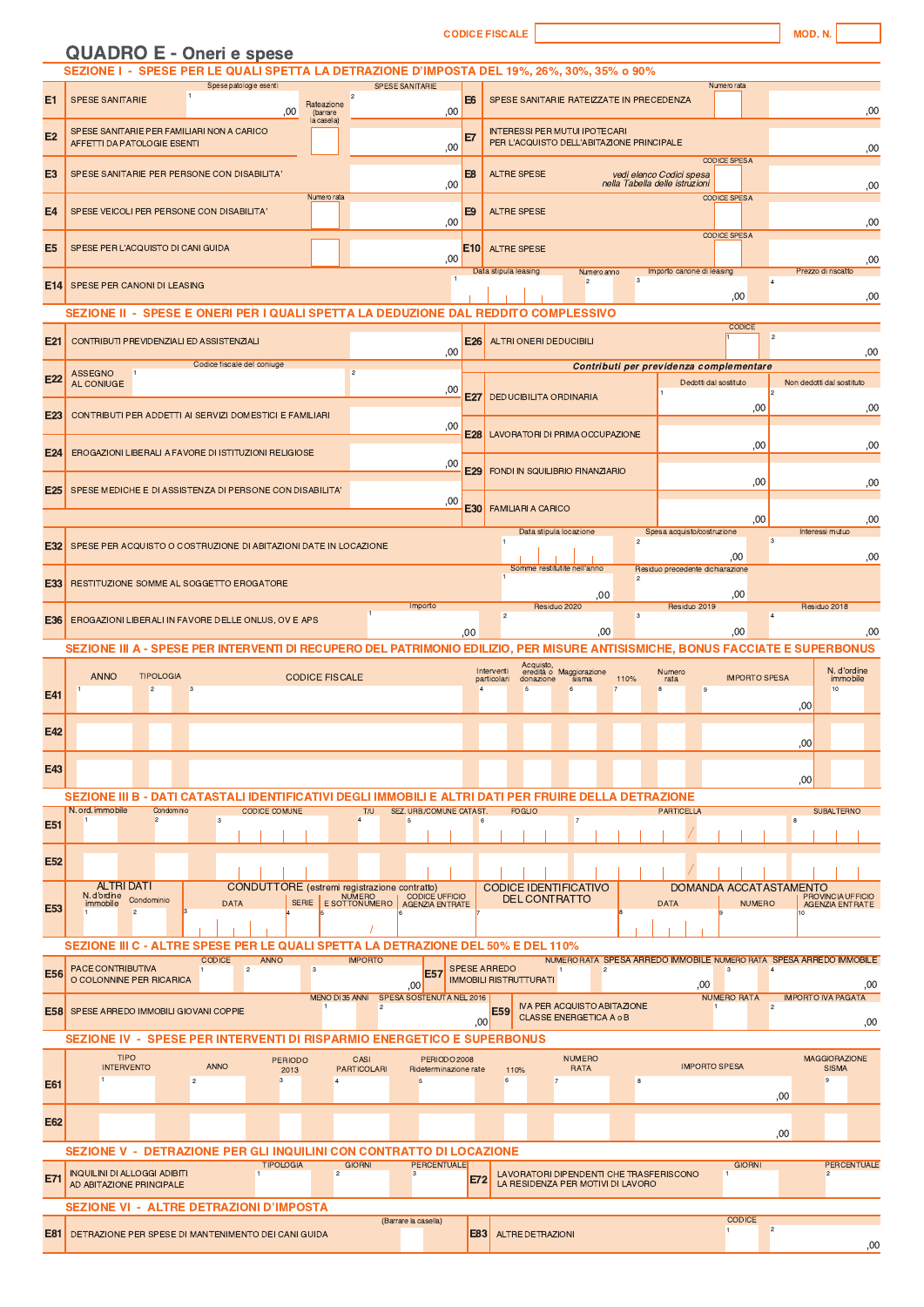|                 |                                                                                                                                                                                                            |                                                                                                                                                                       |                                      |                                | <b>CODICE FISCALE</b>                                          |                                                               |                                                |                                                                                                       | <b>MOD.N</b>                                            |
|-----------------|------------------------------------------------------------------------------------------------------------------------------------------------------------------------------------------------------------|-----------------------------------------------------------------------------------------------------------------------------------------------------------------------|--------------------------------------|--------------------------------|----------------------------------------------------------------|---------------------------------------------------------------|------------------------------------------------|-------------------------------------------------------------------------------------------------------|---------------------------------------------------------|
|                 | <b>QUADRO F - Acconti, ritenute, eccedenze e altri dati</b><br>SEZIONE I - ACCONTI IRPEF, ADDIZIONALE COMUNALE E CEDOLARE SECCA RELATIVI AL 2021 TRATTENUTI E/O VERSATI CON F24                            |                                                                                                                                                                       |                                      |                                |                                                                |                                                               |                                                |                                                                                                       |                                                         |
| F1              | Prima rata<br>Acconto                                                                                                                                                                                      | $\vert$ 2                                                                                                                                                             | Seconda o unica rata                 | Acconto<br>Addizionale         | Importo                                                        |                                                               | Acconto cedolare                               | Prima rata<br>6                                                                                       | Seconda o unica rata                                    |
|                 | <b>IRPEF 2021</b>                                                                                                                                                                                          | .00                                                                                                                                                                   | .00 <sub>l</sub>                     | Comunale 2021                  |                                                                | 00 <sup>1</sup>                                               | secca 2021                                     | .00                                                                                                   | .00                                                     |
|                 | <b>SEZIONE II</b><br>$\sim$                                                                                                                                                                                | ALTRE RITENUTE SUBITE DIVERSE DA QUELLE INDICATE NEI QUADRI C E D                                                                                                     |                                      |                                | <b>Addizionale Regionale</b><br><b>IRPEF</b> attività sportive | <b>Addizionale Comunale</b><br><b>IRPEF</b> attività sportive |                                                | <b>IRPEF</b> per lavori                                                                               | <b>Addizionale Regionale</b><br><b>IRPEF</b> per lavori |
| F <sub>2</sub>  | <b>IRPEF</b><br>Codice                                                                                                                                                                                     | 3 Addizionale Regionale                                                                                                                                               | 4 Addizionale Comunale               |                                | dilettantistiche                                               | dilettantistiche                                              |                                                | socialmente utili                                                                                     | socialmente utili                                       |
|                 | .00                                                                                                                                                                                                        | .00                                                                                                                                                                   |                                      | 00                             |                                                                | 00                                                            | .00                                            | .00                                                                                                   | .00                                                     |
|                 | <b>SEZIONE III-A</b><br>$\sim$<br><b>IRPEF</b>                                                                                                                                                             | <b>ECCEDENZE RISULTANTI DALLA PRECEDENTE DICHIARAZIONE</b><br>2 di cui compensata in F24 $\vert$ 3 Imposta sostitutiva quadro RT 4 di cui compensata in F24 $\vert$ 5 |                                      |                                |                                                                | Cedolare secca                                                | 6 di cui compensata in F24                     |                                                                                                       |                                                         |
| F3              |                                                                                                                                                                                                            | ,00                                                                                                                                                                   | ,00                                  |                                | .00                                                            |                                                               | ,00                                            | .00                                                                                                   |                                                         |
|                 | <sup>r</sup> Codice Regione <sup>i</sup> s Addizionale Regionale IRPEF <sup>i</sup> s di cui compensata in F24 pi <sup>no</sup> Codice Comune 11 Addizionale Comunale IRPEF 12 di cui compensata in F24 13 |                                                                                                                                                                       |                                      |                                |                                                                |                                                               | Premio di risultato                            |                                                                                                       | 14 di cui compensato in F24                             |
|                 | <b>SEZIONE III-B</b><br>$\sim$                                                                                                                                                                             | .00<br>ECCEDENZE RISULTANTI DA DICHIARAZIONI INTEGRATIVE A FAVORE PRESENTATE OLTRE L'ANNO SUCCESSIVO                                                                  | ,00                                  |                                | .00                                                            |                                                               | .00                                            | .00                                                                                                   | .00                                                     |
|                 |                                                                                                                                                                                                            | Imposta sostitutiva                                                                                                                                                   |                                      |                                | Codice                                                         | <b>Addizionale Regionale</b>                                  | Codice                                         | <b>Addizionale Comunale</b>                                                                           | Imposta sostitutiva                                     |
| F <sub>4</sub>  | <b>IRPEF</b><br>Anno                                                                                                                                                                                       | quadro RT                                                                                                                                                             |                                      | Cedolare secca                 | Regione                                                        | all'IRPEF                                                     | Comune                                         | all'IRPEF                                                                                             | sulla produttività                                      |
|                 | <b>SEZIONE IV</b>                                                                                                                                                                                          | .00<br><b>RITENUTE E ACCONTI SOSPESI PER EVENTI ECCEZIONALI</b>                                                                                                       | 00                                   | 00                             |                                                                |                                                               | .00                                            |                                                                                                       | .00<br>.00                                              |
| F <sub>5</sub>  |                                                                                                                                                                                                            |                                                                                                                                                                       |                                      |                                | Imposta <sub>s</sub><br>sostitutiva                            |                                                               |                                                | Imposta                                                                                               |                                                         |
|                 | Eventi<br><b>IRPEF</b><br>eccez                                                                                                                                                                            | Add.le<br>,00 Regionale                                                                                                                                               | Add.le<br>.001<br>Comunale           |                                | premi<br>.001<br>di risultato                                  |                                                               | Cedolare<br>.001<br>secca                      | sostitutiva<br>.001<br>R.I.T.A.                                                                       | ,00                                                     |
|                 | SEZIONE V - MISURA DEGLI ACCONTI PER L'ANNO 2022 E RATEAZIONE DEL SALDO 2021<br>Barrare la casella per non effettuare                                                                                      | Versamenti di acconto                                                                                                                                                 |                                      |                                |                                                                | Barrare la casella per non effettuare                         |                                                | Versamenti di acconto add.le                                                                          |                                                         |
| F <sub>6</sub>  | i versamenti di acconto IRPEF                                                                                                                                                                              | <b>IRPEF</b> in misura inferiore                                                                                                                                      |                                      | 00                             |                                                                | i versamenti di acconto add.le comunale                       |                                                | comunale in misura inferiore                                                                          | ,00                                                     |
|                 | Barrare la casella per non effettuare<br>i versamenti di acconto cedolare secca                                                                                                                            |                                                                                                                                                                       | Versamenti di acconto cedolare secca | in misura inferiore            |                                                                |                                                               |                                                | Numero rate (in caso di dichiarazione congiunta indicare<br>il dato solo nel modello del dichiarante) |                                                         |
|                 | <b>SEZIONE VI -</b>                                                                                                                                                                                        | <b>SOGLIE DI ESENZIONE ADDIZIONALE COMUNALE</b>                                                                                                                       |                                      |                                |                                                                | .00<br><b>NON DESUMIBILI DAL MOD. 730</b>                     |                                                | <b>SEZIONE VII - LOCAZIONI BREVI</b>                                                                  |                                                         |
| F7              | Soglia esenzione                                                                                                                                                                                           | Esenzione totale/<br>altre agevolazioni                                                                                                                               | Soglia esenzione                     |                                |                                                                | Esenzione totale/<br>altre agevolazioni                       | F <sub>8</sub><br><b>Ritenute</b>              |                                                                                                       |                                                         |
|                 | saldo 2021<br>SEZIONE VIII - DATI DA INDICARE NEL MOD. 730 INTEGRATIVO                                                                                                                                     | saldo 2021<br>.OO                                                                                                                                                     | acconto 2022                         |                                | 00                                                             | acconto 2022                                                  |                                                |                                                                                                       | .00                                                     |
|                 |                                                                                                                                                                                                            |                                                                                                                                                                       | Addizionale                          |                                |                                                                | Addizionale                                                   |                                                |                                                                                                       |                                                         |
| F <sub>9</sub>  | Importi rimborsati<br><b>IRPEF</b>                                                                                                                                                                         |                                                                                                                                                                       | Regionale<br>,00<br>all'IRPEF        |                                | 00                                                             | Comunale<br>all'IRPEF                                         |                                                | Cedolare<br>.00<br>secca                                                                              | ,00                                                     |
| F <sub>10</sub> | Crediti utilizzati<br>con il modello F24 per il<br>Credito<br>versamento di altre imposte                                                                                                                  |                                                                                                                                                                       | Credito<br>Addizionale               |                                |                                                                | Credito<br>Addizionale                                        |                                                | Credito<br>cedolare                                                                                   |                                                         |
|                 | <b>IRPEF</b><br><b>SEZIONE IX - ALTRI DATI</b>                                                                                                                                                             |                                                                                                                                                                       | .00<br>Regionale                     |                                | 00                                                             | Comunale                                                      |                                                | .00<br>secca                                                                                          | .00                                                     |
| F11             | Importi<br><b>Ulteriore</b><br>rimborsati<br>detrazione                                                                                                                                                    | Detrazioni<br>canoni                                                                                                                                                  |                                      | Restitu-<br>F12<br>zione       | fiscale                                                        | 2 straordinario                                               | Pignora-<br>mento<br>F <sub>13</sub><br>presso | <b>Tipo</b>                                                                                           |                                                         |
|                 | dal sostituto<br>per figli<br><b>QUADRO G - Crediti d'imposta</b>                                                                                                                                          | ,00<br>locazione                                                                                                                                                      |                                      | bonus<br>.00 <sub>l</sub>      |                                                                | .00<br>.00                                                    | terzi                                          | reddito<br>Ritenute                                                                                   | ,00                                                     |
|                 | <b>SEZIONE I - FABBRICATI</b>                                                                                                                                                                              |                                                                                                                                                                       |                                      |                                |                                                                |                                                               |                                                |                                                                                                       |                                                         |
| G <sub>1</sub>  | residuo<br>Credito riacquisto<br>precedente<br>prima casa                                                                                                                                                  |                                                                                                                                                                       | credito<br>anno                      |                                | di cui<br>compensato                                           |                                                               |                                                | Credito canoni di<br>G2 locazione non percepiti                                                       |                                                         |
|                 | dichiarazione<br><b>SEZIONE II - REINTEGRO ANTICIPAZIONI FONDI PENSIONE</b>                                                                                                                                | .00                                                                                                                                                                   | 2021                                 | $00 \,$                        | nel mod. F24                                                   |                                                               | .00                                            | (vedere istruzioni)                                                                                   | ,00                                                     |
| G <sub>3</sub>  | Reintegro<br>Anno<br>anticipa-<br>Totale/                                                                                                                                                                  | Somma                                                                                                                                                                 |                                      | Residuo<br>precedente          |                                                                | Anno                                                          |                                                | di cui<br>compensato                                                                                  |                                                         |
|                 | zione<br>Parziale<br><b>SEZIONE III - REDDITI PRODOTTI ALL'ESTERO</b>                                                                                                                                      | reintegrata                                                                                                                                                           |                                      | dichiaraz.<br>.00 <sub>1</sub> |                                                                | 00 2021                                                       |                                                | 00 nel mod. F24                                                                                       | ,00                                                     |
|                 |                                                                                                                                                                                                            |                                                                                                                                                                       |                                      |                                |                                                                | $\overline{4}$                                                |                                                |                                                                                                       |                                                         |
| G <sub>4</sub>  | <b>Codice Stato</b><br>Anno<br>estero                                                                                                                                                                      |                                                                                                                                                                       | Reddito estero                       |                                | Imposta estera<br>00                                           |                                                               | ,00                                            | Reddito<br>complessivo                                                                                | ,00                                                     |
|                 | Imposta<br>lorda                                                                                                                                                                                           | .00                                                                                                                                                                   | Imposta<br>netta                     |                                | Credito utilizzato<br>nelle precedenti<br>00                   | dichiarazioni                                                 | .00 <sub>1</sub>                               | di cui relativo<br>allo Stato estero<br>di col.1                                                      | ,00                                                     |
|                 | SEZIONE IV - IMMOBILI COLPITI DAL SISMA IN ABRUZZO                                                                                                                                                         |                                                                                                                                                                       |                                      |                                |                                                                |                                                               |                                                |                                                                                                       |                                                         |
| G <sub>5</sub>  | Abitazione<br>Codice<br>principale<br>fiscale                                                                                                                                                              |                                                                                                                                                                       |                                      |                                | Numero<br>rata                                                 | Totale<br>credito                                             |                                                | Residuo<br>precedente                                                                                 |                                                         |
|                 | Impresa/                                                                                                                                                                                                   | Codice                                                                                                                                                                |                                      |                                |                                                                | Numero                                                        |                                                | 00 dichiarazione<br><b>Totale</b>                                                                     | ,00                                                     |
| G <sub>6</sub>  | Altri immobili<br>Professione                                                                                                                                                                              | fiscale                                                                                                                                                               |                                      |                                |                                                                | rata                                                          | Rateazione                                     | credito                                                                                               | ,00                                                     |
|                 | <b>PRIMA CASA UNDER 36</b><br><b>SEZIONE VI</b><br>$\sim$<br>residuo                                                                                                                                       |                                                                                                                                                                       | credito                              |                                | di cui                                                         |                                                               |                                                | di cui                                                                                                |                                                         |
| G <sub>8</sub>  | Acquisto prima<br>precedente<br>casa under 36<br>dichiarazione                                                                                                                                             | .00                                                                                                                                                                   | anno<br>2021                         | .00                            | compensato<br>nel mod. F24                                     |                                                               | compensato<br>.00                              | in atto                                                                                               | 00                                                      |
|                 | <b>EROGAZIONI CULTURA</b><br><b>SEZIONE VII -</b>                                                                                                                                                          |                                                                                                                                                                       |                                      |                                |                                                                |                                                               |                                                | <b>SEZIONE IX - NEGOZIAZIONE E ARBITRATO</b>                                                          |                                                         |
|                 | G9 Spesa<br>Residuo<br>2020<br>2021                                                                                                                                                                        | Rata<br>credito                                                                                                                                                       |                                      | Rata<br>credito                | G11                                                            | Credito<br>spettante                                          | Residuo<br>2020                                |                                                                                                       | di cui<br>utilizzato                                    |
|                 | ,00<br><b>SEZIONE XIII -</b><br><b>ALTRI CREDITI</b>                                                                                                                                                       | $,00$ 2020                                                                                                                                                            |                                      | $,00$ 2019                     | .00                                                            |                                                               | .00                                            | .00                                                                                                   | in $F24$<br>,00                                         |
| G15             | Codice<br>Importo                                                                                                                                                                                          | Residuo                                                                                                                                                               | Rata                                 |                                | Rata                                                           |                                                               | di cui<br>compensato                           |                                                                                                       |                                                         |
|                 | .00<br><b>QUADRO I - Imposte da compensare</b>                                                                                                                                                             | 2020                                                                                                                                                                  | 2020<br>.00                          | .00                            | 2019                                                           | .00                                                           | in F <sub>24</sub>                             | .00                                                                                                   |                                                         |
| $\mathsf{I}$    | Indicare l'importo delle imposte da versare con il Mod. F24                                                                                                                                                |                                                                                                                                                                       |                                      | oppure                         |                                                                |                                                               |                                                | Barrare la casella per utilizzare in compensazione con il Mod. F24 l'intero credito                   |                                                         |
|                 | utilizzando in compensazione il credito che risulta dal Mod. 730                                                                                                                                           |                                                                                                                                                                       |                                      | .00 <sub>1</sub>               |                                                                |                                                               |                                                | che risulta dal Mod. 730 (che quindi non sarà rimborsato dal sostituto d'imposta)                     |                                                         |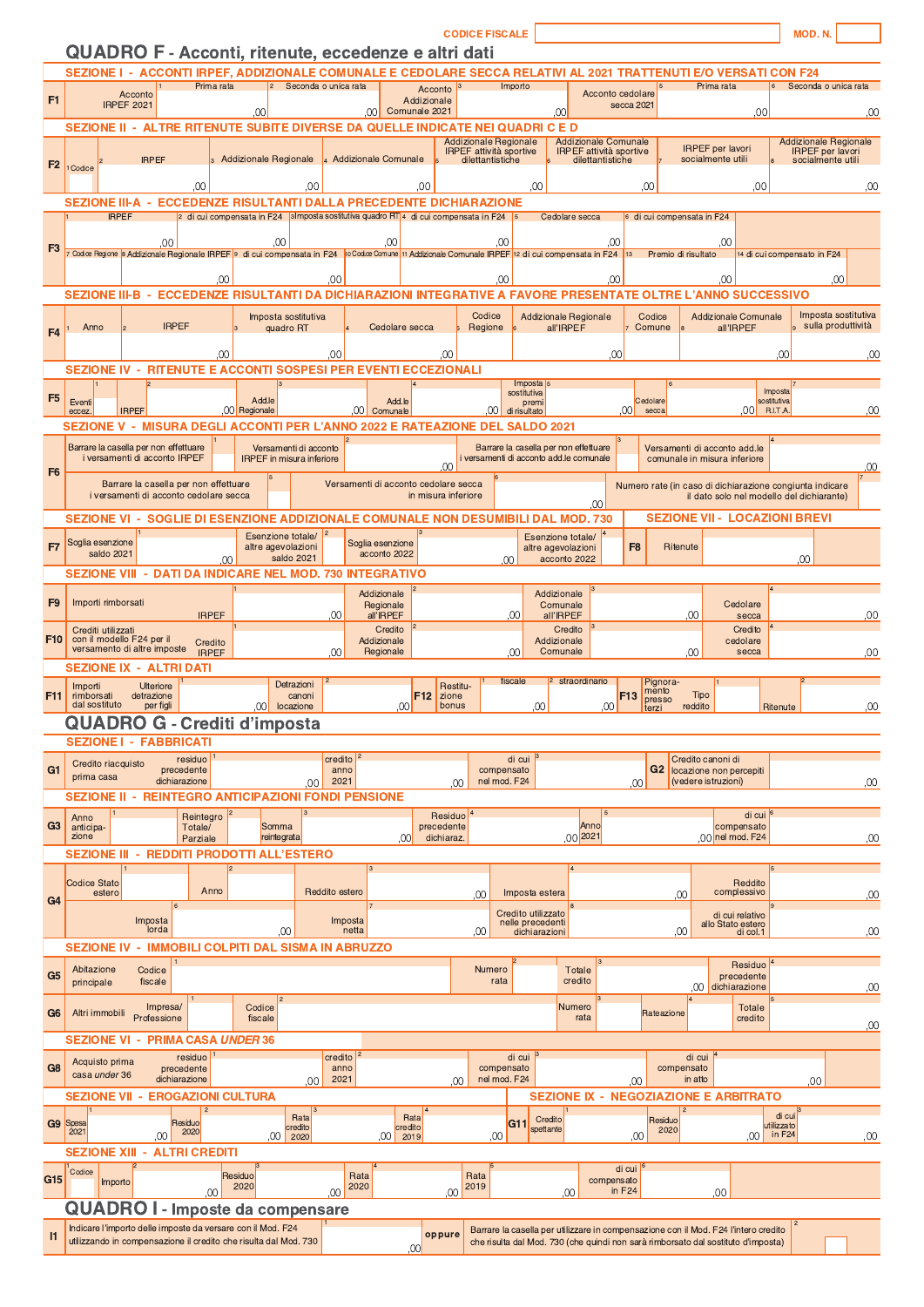

## **MODELLO 730-1** Redditi 2021

Scheda per la scelta della destinazione dell 8 per mille, del 5 per mille e del 2 per mille dell'IKPEF

Da consegnare unitamente alla dichiarazione Mod. 730/2022 al sostituto d'imposta, al C.A.F. MUDELLU / 30 - I Redditi 202 |<br>Scheda per la scelta della destinazione<br>dell'8 per mille, del 5 per mille e del 2 per mille dell'IRPEF<br>Da consegnare unitamente alla dichiarazione Mod. 730/2022 al sostituto d'imposta, al C.A

|                                         |                                                             |                                           |             | Da consegnare unitamente alla dichiarazione Mod. 730/2022 al sostituto d'imposta, al C.A.F.<br>o al professionista abilitato, utilizzando l'apposita busta chiusa contrassegnata sui lembi di chiusura. |  |
|-----------------------------------------|-------------------------------------------------------------|-------------------------------------------|-------------|---------------------------------------------------------------------------------------------------------------------------------------------------------------------------------------------------------|--|
| <b>CONTRIBUENTE</b>                     |                                                             |                                           |             |                                                                                                                                                                                                         |  |
| <b>CODICE FISCALE</b><br>(obbligatorio) |                                                             |                                           |             |                                                                                                                                                                                                         |  |
|                                         | <b>COGNOME</b> (per le donne indicare il cognome da nubile) |                                           | <b>NOME</b> | <b>SESSO</b> (M o F)                                                                                                                                                                                    |  |
| <b>DATI</b><br><b>ANAGRAFICI</b>        |                                                             |                                           |             |                                                                                                                                                                                                         |  |
|                                         | <b>DATA DI NASCITA</b>                                      | <b>COMUNE (O STATO ESTERO) DI NASCITA</b> |             | <b>PROVINCIA</b> (sigla)                                                                                                                                                                                |  |
|                                         | <b>GIORNO</b><br><b>MESE</b><br><b>ANNO</b>                 |                                           |             |                                                                                                                                                                                                         |  |

LE SCELIE PER LA DESTINAZIONE DELL'OTTO PER MILLE, DEL CINQUE PER MILLE E DEL DUE PER MILLE<br>DEL SOLITE PER LA DESTINAZIONE DELL'OTTO PER MILLE, DEL CINQUE PER MILLE E DEL DUE PER MILLE DELL'IRPEF NON SONO IN ALCUN MODO ALI ERNATIVE FRA LORO. PERIANIO POSSONO ESSERE ESPRESSE IUIIE E IKE LE SCELIE.

SCELIA PER LA DESTINAZIONE DELL'OTTO PER MILLE DELL'IRPEF (in caso di scelta FIRMARE in UNO degli spazi sottostanti)

| <b>STATO</b>                                                    | <b>CHIESA CATTOLICA</b>                                                                                                                                                                                   | UNIONE CHIESE CRISTIANE AVVENTISTE<br><b>DEL 7° GIORNO</b> |
|-----------------------------------------------------------------|-----------------------------------------------------------------------------------------------------------------------------------------------------------------------------------------------------------|------------------------------------------------------------|
|                                                                 |                                                                                                                                                                                                           |                                                            |
| <b>ASSEMBLEE DI DIO IN ITALIA</b>                               | <b>CHIESA EVANGELICA VALDESE</b><br>(Unione delle Chiese metodiste e Valdesi)                                                                                                                             | <b>CHIESA EVANGELICA LUTERANA</b><br><b>IN ITALIA</b>      |
|                                                                 |                                                                                                                                                                                                           |                                                            |
| <b>UNIONE COMUNITA' EBRAICHE</b><br><b>ITALIANE</b>             | <b>SACRA ARCIDIOCESI</b><br>ORTODOSSA D'ITALIA ED ESARCATO<br>PER L'EUROPA MERIDIONALE                                                                                                                    | <b>CHIESA APOSTOLICA IN ITALIA</b>                         |
|                                                                 |                                                                                                                                                                                                           |                                                            |
| <b>UNIONE CRISTIANA EVANGELICA</b><br><b>BATTISTA D'ITALIA</b>  | <b>UNIONE BUDDHISTA ITALIANA</b>                                                                                                                                                                          | <b>UNIONE INDUISTA ITALIANA</b>                            |
|                                                                 |                                                                                                                                                                                                           |                                                            |
| <b>ISTITUTO BUDDISTA ITALIANO</b><br><b>SOKA GAKKAI (IBISG)</b> |                                                                                                                                                                                                           |                                                            |
|                                                                 |                                                                                                                                                                                                           |                                                            |
|                                                                 | (*) Per la scelta a favore dello Stato è possibile indicare anche uno dei seguenti codici:<br>1 - Fame nel mondo; 2 - Calamità; 3 - Edilizia scolastica; 4 - Assistenza ai rifugiati; 5 - Beni culturali. |                                                            |
| <b>AVVERTENTE</b>                                               |                                                                                                                                                                                                           |                                                            |

### AVVEKIENZE

Per esprimere la scelta a favore di una delle istituzioni beneficiarie della quota dell'offo per mille dell'IKPEF, il confribuente deve apporre la propria firma nel riquadro corrispondente. La scelta deve essere fatta esclusivamente per una delle istituzioni beneficiarie. La mancanza della firma in uno dei riquadri previsti costituisce scelta non espressa da parte del contribuente. In tai caso, la riparfizione della quord d'imposta non affribuita e stabilita in proporzione dile scelte espresse. La quota non affribuita spettante dile Assemblee di Dio in Italia e alla Chiesa Apostolica in Italia è devoluta alla gestione statale.